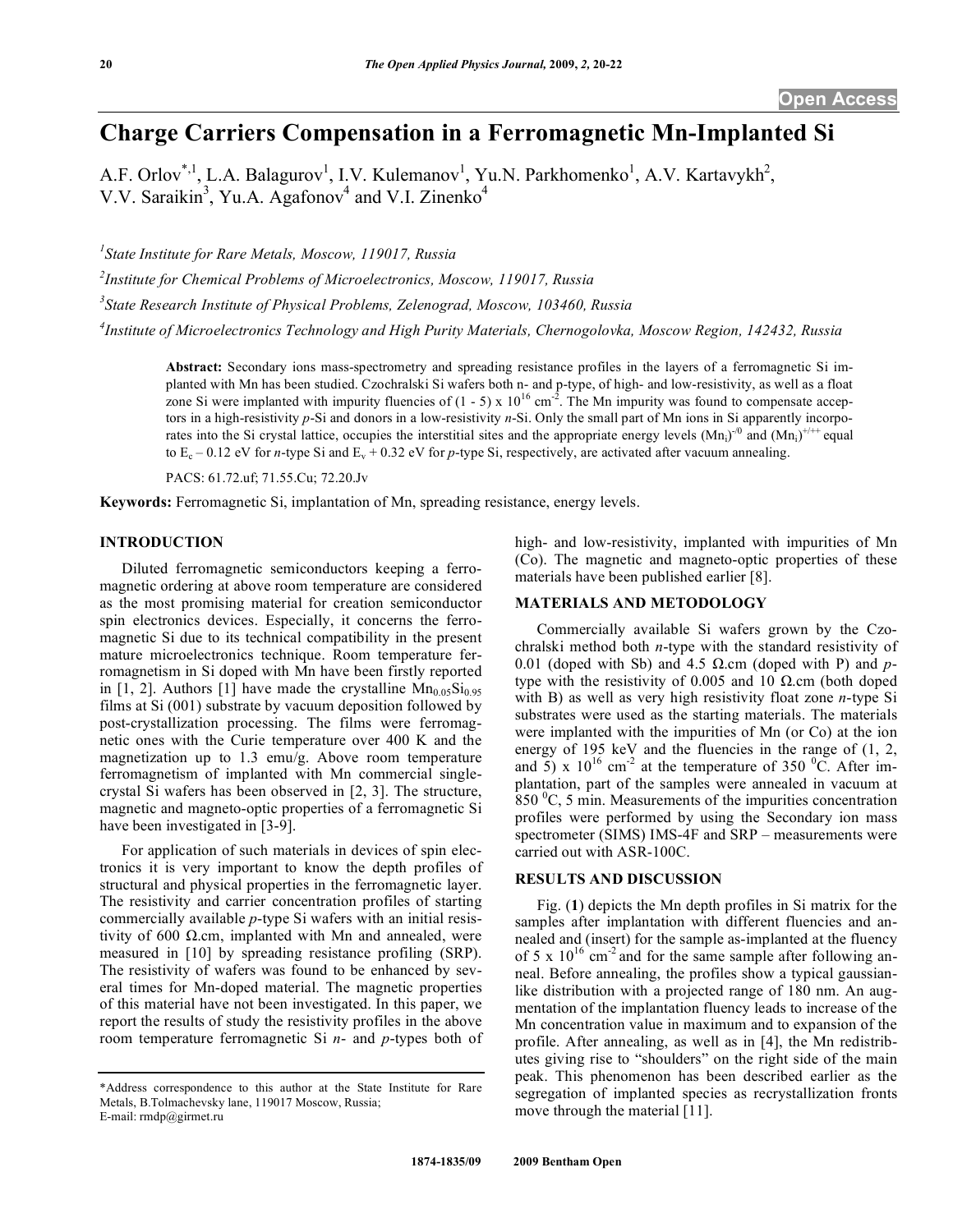

**Fig. (1).** SIMS-profiles of Mn, implanted in Si with different fluences of (1; 2; and 5) x  $10^{16}$  cm<sup>-2</sup> after vacuum annealing. 1- 1 x  $10^{16}$ , 2- 2 x  $10^{16}$ , 3- 5 x  $10^{16}$  cm<sup>-2</sup>. Insert: SIMS-profiles of Mn, implanted in Si with the fluence of 5 x  $10^{16}$  cm<sup>-2</sup>, before and after vacuum annealing at  $850^{\circ}$ C, 5 min.

 Spreading resistance profiles were measured both in asimplanted and annealed samples. The curve in Fig. (**2**) presents the resistivity changing across the implanted layer of very high-resistivity (4.2 k $\Omega$ .cm) *n*-type float zone Si at the Mn fluency of 2 x  $10^{16}$  cm<sup>-2</sup> and annealed at 850 <sup>o</sup>C, 5 min. Up to the depth of  $0.6 \mu m$  one can see the decrease of *n*-type Si resistivity down to 20  $\Omega$  cm. Since the material is a float zone Si, the effect can not be caused by oxygen thermodonors and the reason of it may be donors of Mn impurity. Fig. (**3**) shows the resistivity profiles in the high-resistivity *p*- and *n*-type Si after implantation with Mn at the fluency of 2 x  $10^{16}$  cm<sup>-2</sup> and the following anneal. The hole compensation in  $p$ -type Si is observed up to the depth of 0.3  $\mu$ m. The comparison with the appropriate curve at Fig. (**1**) shows that the compensation completely ceases approximately at the Mn concentration of  $1 \times 10^{17}$  cm<sup>-3</sup>. Since the B concentration in the sample is equal to 1.5 x  $10^{15}$  cm<sup>-3</sup>, rather small part of Mn ions takes part into the hole compensation. Changing of the manganese for cobalt at implantation of such Si leads to the greater hole compensation (Fig. **4**). However, only the small compensation was found in the as-implanted Si (Fig. **4**), which indicates on activation of Mn impurity by the used short vacuum anneal. In the low-resistivity Si, as it is seen in Fig. (**5**), in the contrary to high-resistivity Si, the electron compensation was discovered after implantation with Mn and anneal. The compensation ceases at Mn concentration of  $3 \times 10^{20}$  cm<sup>-3</sup> and the Sb concentration equal to 5 x  $10^{18}$  cm<sup>-3</sup>. Therefore, as well as in the case of *p*-type Si, only the small part of Mn ions displays an electroactivity. The comparison of Figs. (**3**, **5**) shows that Mn reveals the properties of an amphoteric impurity and compensates acceptors in a highresistivity *p*-Si and donors in a low-resistivity *n*-Si.

 The observed resistivity values in Mn-compensated parts of Si layers closely correspond to the values of energy levels equal to  $E_c$  – 0.12 eV for *n*-type Si and  $E_v$  + 0.32 eV for *p*type Si. The amphoteric character of Mn-impurity in Si is well known. Ions of Mn in Si create donor levels  $(Mn_i)^{0/+}$ and  $(Mn_i)^{+/++}$  for interstitial sites in the crystal lattice and  $(Mn<sub>s</sub>)<sup>0/+</sup>$  for substitutional sites. The energies of these levels are equal to 0.43 eV below the bottom of conductivity band

for  $(Mn_i)^{0/+}$  and two rest situated in the lower half of the forbidden band at 0.27-0.32 eV and 0.34 eV, correspondingly, above the floor of valence band [3, 12, 13]. The sole acceptor level  $(Mn_i)^{1/0}$  for Mn in Si was found to be situated at 0.11 - 0.13 eV below the bottom of conductivity band [13, 14]. Thus, one can suppose that Mn ions in the materials under consideration occupy the interstitial sites and the energy levels  $(Mn_i)^{1/0}$  and  $(Mn_i)^{+/++}$  are activated in the low- and high-resistivity Si, respectively.



**Fig. (2).** Resistivity profile in the layer of the float zone Si, implanted with Mn at the fluency of 1 x  $10^{16}$  cm<sup>-2</sup> and annealed.



**Fig. (3).** Resistivity profiles in the layers of high-resistivity *n* - and *p* -type Si, implanted with Mn at the fluence of 2 x  $10^{16}$  cm<sup>-2</sup> and annealed.

 As it can be seen in Figs. (**3**, **5**), the small increase of resistivity is observed in the implanted Si layers both *n*- and  $p$ -type conductivity at the depths in the range of 0.3-0.5  $\mu$ m. The comparison with Fig. (**1**) indicates that the position of such augmentation at the abscissa axis at different fluencies of implanted Mn close correlates with the position of shoulders on the right part of Mn distribution curves. The reason of such resistivity augmentation can be the well known increase of crystal defects density (end-of-range defects) and the appropriate decrease of charge carriers mobility in the regions of crystallization fronts.